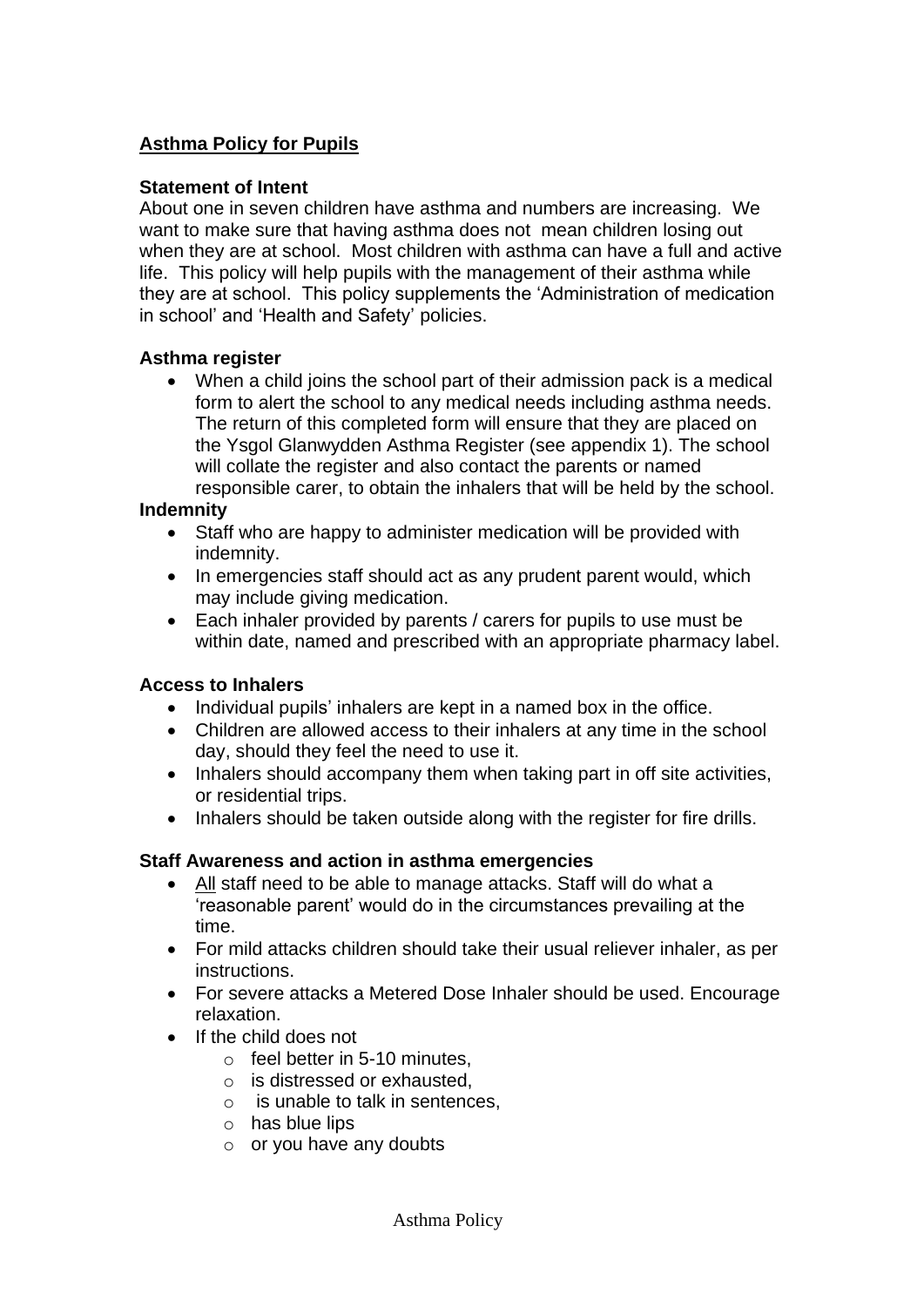Then the action required is…

- one adult should stay with pupil and use reliever inhaler via spacer while another adult dials 999 for ambulance and states that the child is having a severe asthma attack requiring immediate attention.
- Continue to give relief inhaler while help arrives as per instructions on inhaler.
- Inform parents of the situation and actions taken.
- The incident should then be recorded in the school emergency medical books

### **Forgotten or Lost Inhalers**

- If a child's condition does not indicate the need to dial 999 i.e. not a severe attack, contact parents to bring in inhaler or collect child.
- If the child is experiencing a severe attack call 999 without delay. .

# **Training**

• Head teachers are responsible for assessing and arranging for training needs to be met.

# **Home/School Liaison**

- Parents are asked to complete and update asthma records on admission, and to update them annually. They are also required to update them more frequently if the condition or medication changes.
- Absence of parental consent should not stop staff from acting appropriately in emergencies.
- Parents will be informed if an inhaler is used during the day by use of medical slip which the child will take home

# **Minimising exposure to triggers**

Named First Aiders at Ysgol San Sior are

Mrs Lindsey Lewis Jones Mrs Amy Darby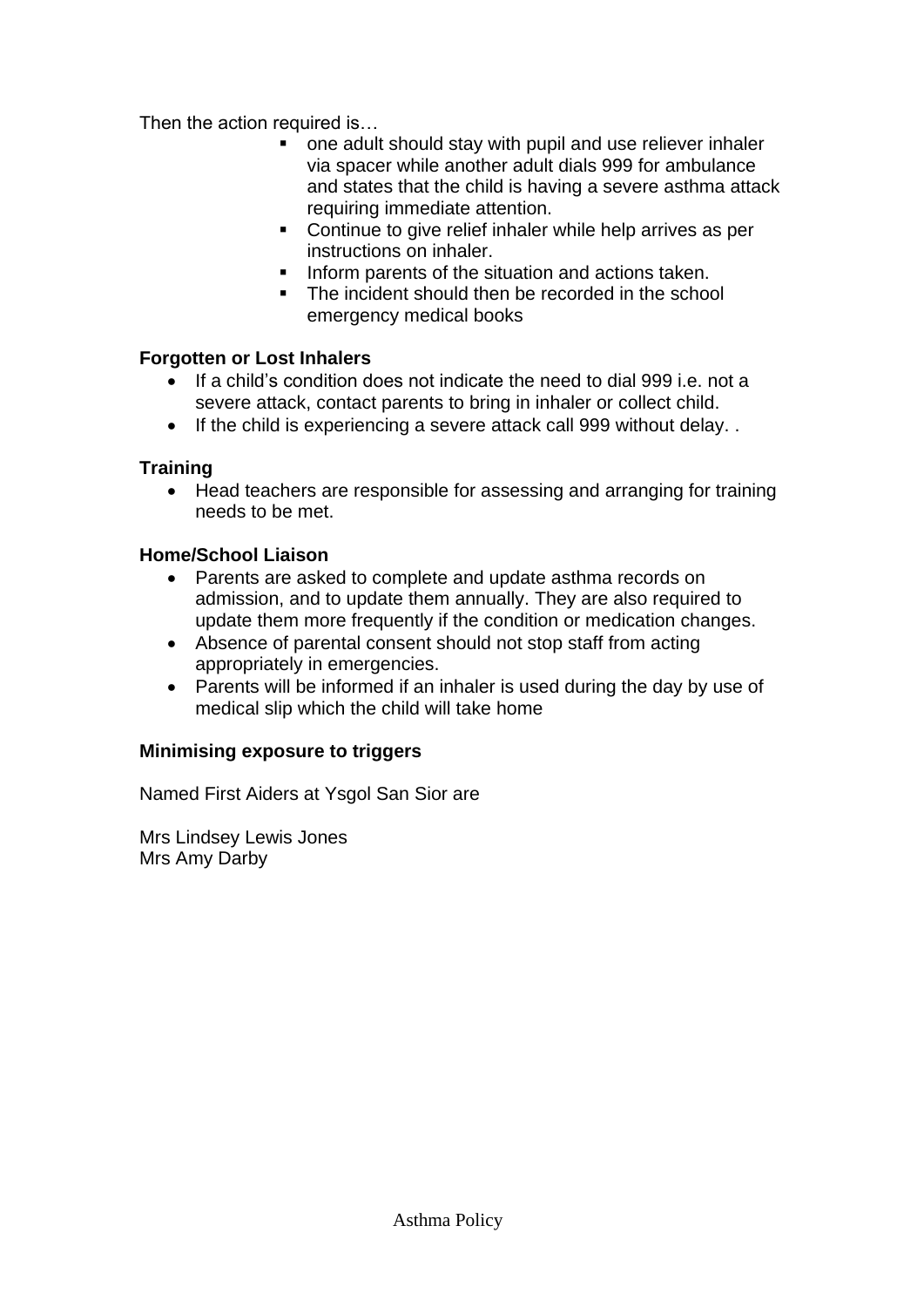### **APPENDIX 1**

# **Asthma Record (Care Plan)**

| My child's details and contact numbers: |        |  |  |  |  |
|-----------------------------------------|--------|--|--|--|--|
|                                         |        |  |  |  |  |
|                                         |        |  |  |  |  |
|                                         | Mobile |  |  |  |  |
|                                         |        |  |  |  |  |
|                                         |        |  |  |  |  |
|                                         |        |  |  |  |  |
|                                         |        |  |  |  |  |
|                                         |        |  |  |  |  |

# **My Child's Medication**

Reliever medication (usually blue)

| <b>Medication name</b><br>(e.g. SALBUTAMOL | <b>Device</b><br>(e.g. diskhaler)   (e.g. 1 blister) | <b>Dose</b> | When taken<br>(e.g. when<br>wheezy, before<br>exercise) |
|--------------------------------------------|------------------------------------------------------|-------------|---------------------------------------------------------|
|                                            |                                                      |             |                                                         |
|                                            |                                                      |             |                                                         |

# **Other Medication**

Most preventers can be taken outside of school hours – check with your GP or asthma nurse

| <b>Medication name</b> | <b>How</b><br>taken/device | <b>Dose</b> | When taken |
|------------------------|----------------------------|-------------|------------|
|                        |                            |             |            |
|                        |                            |             |            |